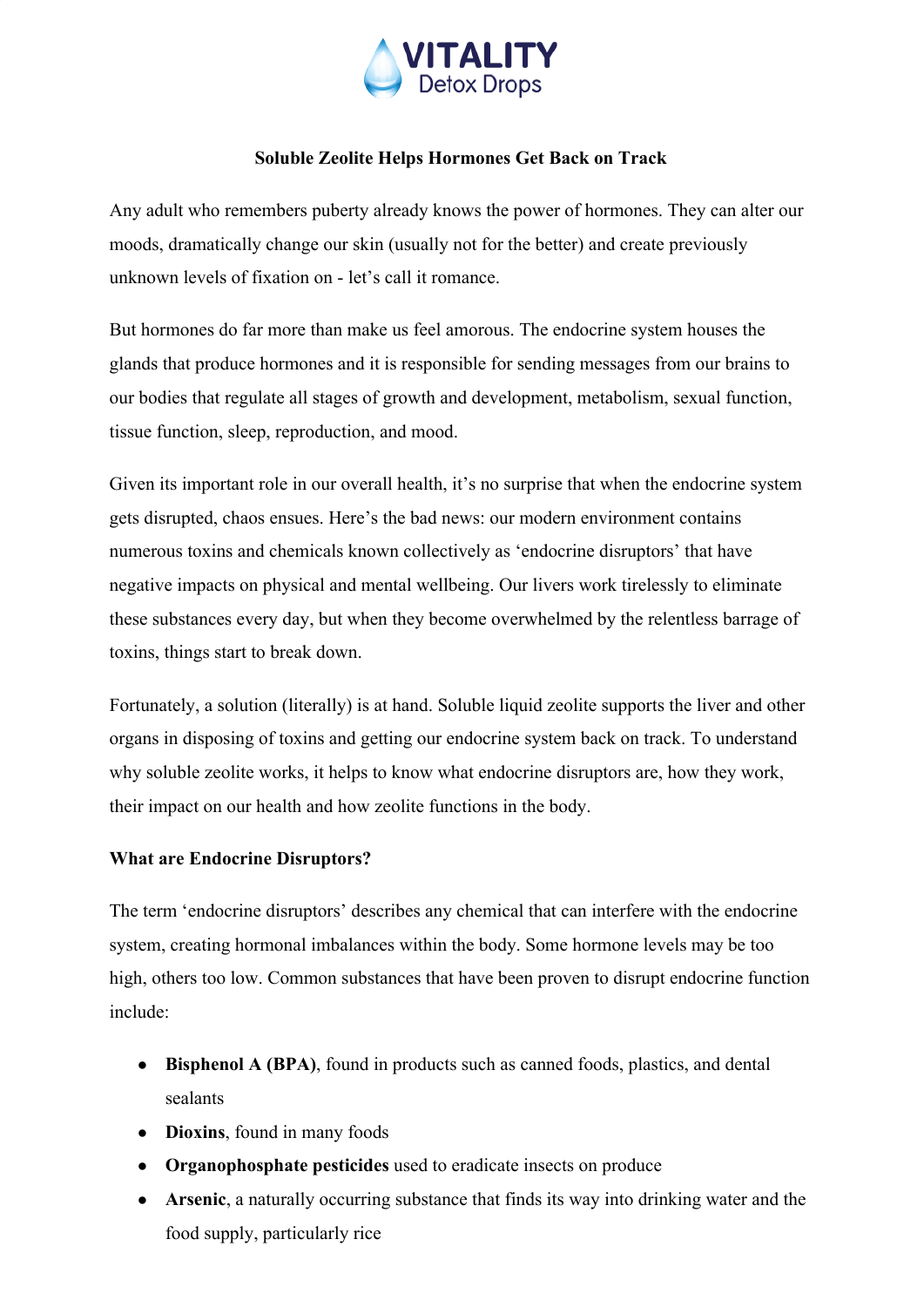

- **Lead** housed in water pipes, paint, household dust and soil
- **Mercury**, contained in thermostats, thermometers and some seafood
- **Phthalates**, used to make plastic more flexible and found in detergents, plastic clothes like raincoats and personal care products, such as soaps, shampoos and nail polishes
- **Atrazine,** a pesticide that contaminates drinking water
- **Glycol ethers** used in many solvents and cleaning products
- **Perchlorate**, found in drinking water, milk products and produce
- **Perfluorinated chemicals (PFCs)**, used to make non-stick cookware
- **Fire retardants** used in furniture, electronics and building materials

### **How Endocrine Disruptors Work**

Endocrine disruptors are essentially impostors. They can mimic or partially mimic naturally occurring hormones within the human body, thereby overstimulating hormones like estrogen, androgen and thyroid hormones. They can also block the 'real', or naturally produced hormone from binding to its receptor site by binding itself instead, thus making it impossible for the hormone to send the appropriate signals to the body. Finally, they can change the metabolism in the liver in a way that interferes with or entirely blocks the way hormones and/or their receptors are made or controlled - a particularly important issue for pregnant women and young children.

## **Health Impacts of Endocrine Disruptors**

Think of endocrine disruptors as saboteurs who infiltrate headquarters, wreaking havoc with the body's communication systems. They prevent signals from being delivered and send false signals instead. The health impacts of all this poor communication are extensive; the endocrine system includes the thyroid and parathyroid, pituitary and pineal glands, the pancreas, adrenal glands, hypothalamus, ovaries and testicles. This table illustrates the effects on those systems along with the chemical responsible. As a special mention, the chemical atrazine has been shown to turn male frogs into females.

| <b>System</b>                   | <b>Condition</b> | <b>Chemical / Substance</b> |
|---------------------------------|------------------|-----------------------------|
| <b>Reproduction</b> Miscarriage |                  | <b>BPA</b>                  |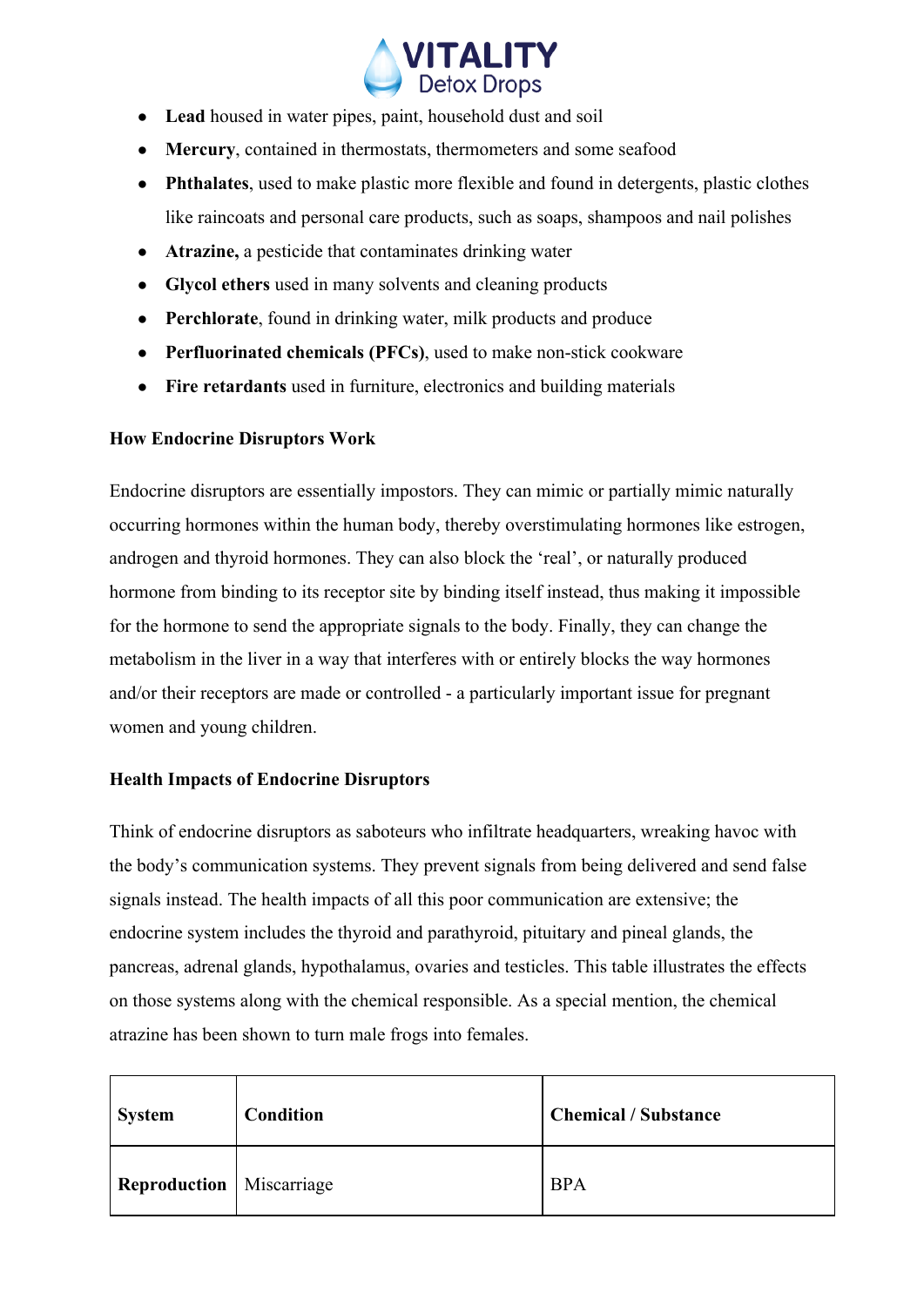

|                | Low Sperm Count                                                   | Dioxins, Glycol ethers                                        |
|----------------|-------------------------------------------------------------------|---------------------------------------------------------------|
|                | Prostate Inflammation                                             | Atrazine                                                      |
|                | Infertility                                                       | Phthalates, Organophosphate<br>pesticides                     |
|                | Reduced testosterone levels                                       | Phthalates, Organophosphate<br>pesticides                     |
|                | Lower Sperm Quality                                               | <b>PFCs</b>                                                   |
| Development    | <b>Early Puberty</b>                                              | <b>BPA</b>                                                    |
|                | Obesity                                                           | <b>BPA</b>                                                    |
|                | Delayed Puberty                                                   | Atrazine                                                      |
|                | Diminished Cognition/ Lower IQ                                    | Fire Retardants, Lead, Mercury,<br>Organophosphate pesticides |
|                | <b>Brain Damage</b>                                               | Lead, Mercury                                                 |
|                | Lower Birth Weight                                                | <b>PFCs</b>                                                   |
| <b>Thyroid</b> | Overstimulated Adrenal gland leading<br>to cardiovascular disease | Fire retardants                                               |
|                | Disrupted ability for the thyroid to<br>make hormones             | Perchlorate, arsenic                                          |
|                | <b>Thyroid Disease</b>                                            | <b>PFCs</b>                                                   |